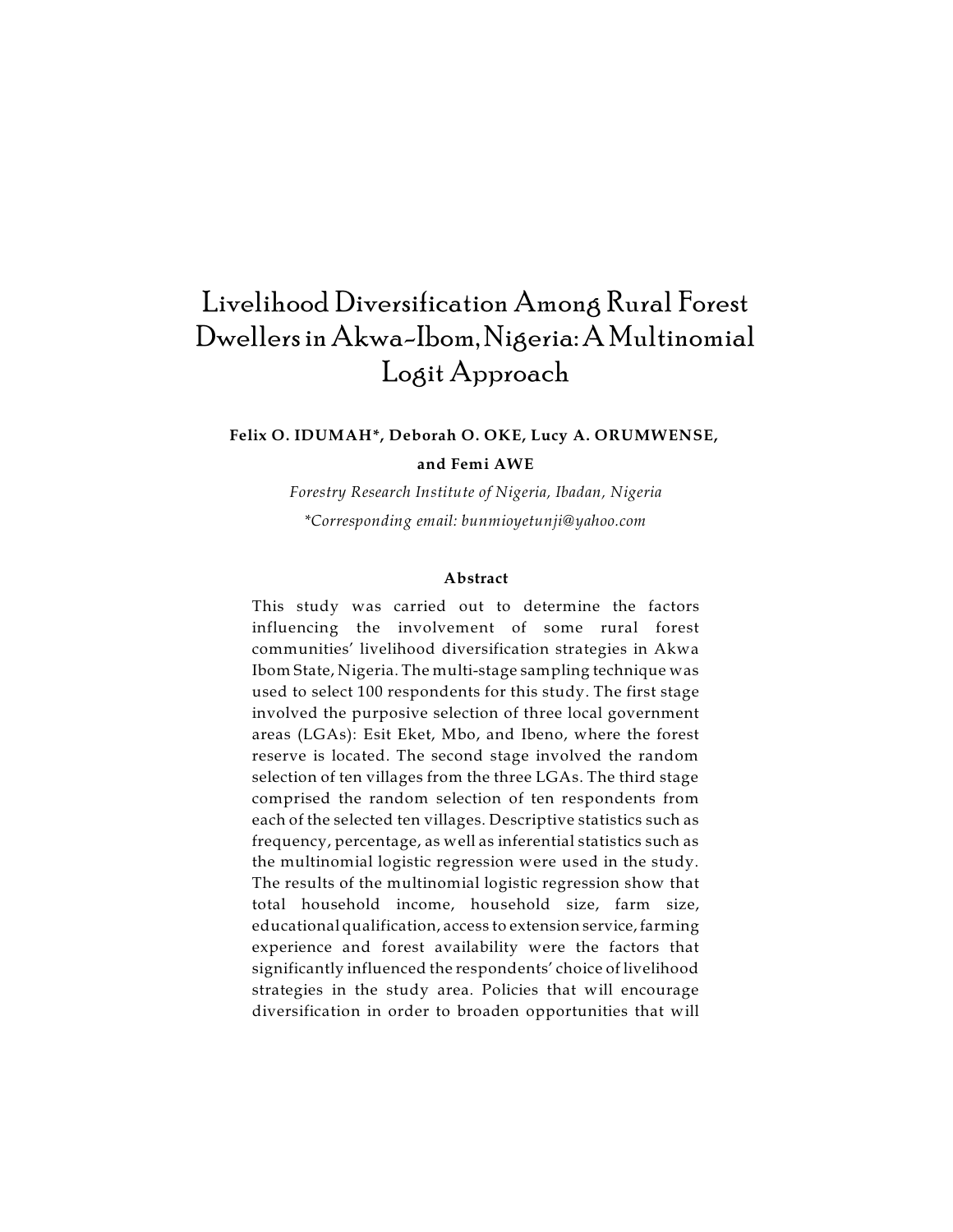lead to increase in income and improve rural household livelihood should be encouraged.

**Key words:** Livelihood, Strategies, Akwa Ibom, Multinomial, Forest dwellers

#### **Introduction**

Forest and forest products play important roles in sustaining the livelihoods of communities living around the forest areas. They provide livelihood to a great proportion of the world's population. Forests are often portrayed as central to the poverty alleviation efforts of millions of rural smallholders across the developing world (Sunderlin et al., 2005; Sunderlin, 2006; Shackleton et al., 2007; Wunder et al., 2014). Even when only the officially reported monetary contributions of forests to developing world economies are taken into account, they exceed US\$ 250B — more than twice the value of total development assistance and more than the annual global output of gold and silver combined (Agrawal et al., 2013). Forest resources which are grouped into timber and non-timber forest products are useful for various purposes, such as fuel, wood, construction materials, medicine, and food. Forest resources are a source of energy, employment and other subsistence needs for the majority of local communities, especially in developing countries (Bahuguna, 2000). They contribute significantly to household income, food security, and household healthcare (Endamana et al., 2016; Ojea et al., 2016). However, forest dwellers not only depend on forest-related activities, but also diversify their means of livelihood into occupations like agriculture, hunting, business-related work, daily labour work and seasonal migration, etc.

Livelihood diversification is recognized as the process by which rural households construct an increasing diverse portfolio of activities in order to survive and improve their standard of living (Ellis, 2000). Various motives inform the diversification of the activities of households, including risk reduction, reaction to crisis, response to diminishing factor returns, to realize strategic complementarities between activities or to exploit the comparative advantages of technologies, skills or endowments (Barrett et al., 2001). Access to forest or tree resources helps rural households diversify their livelihood base and reduce their exposure to risk. It provides a crucial safety net in times of economic distress, helping them to offset agricultural income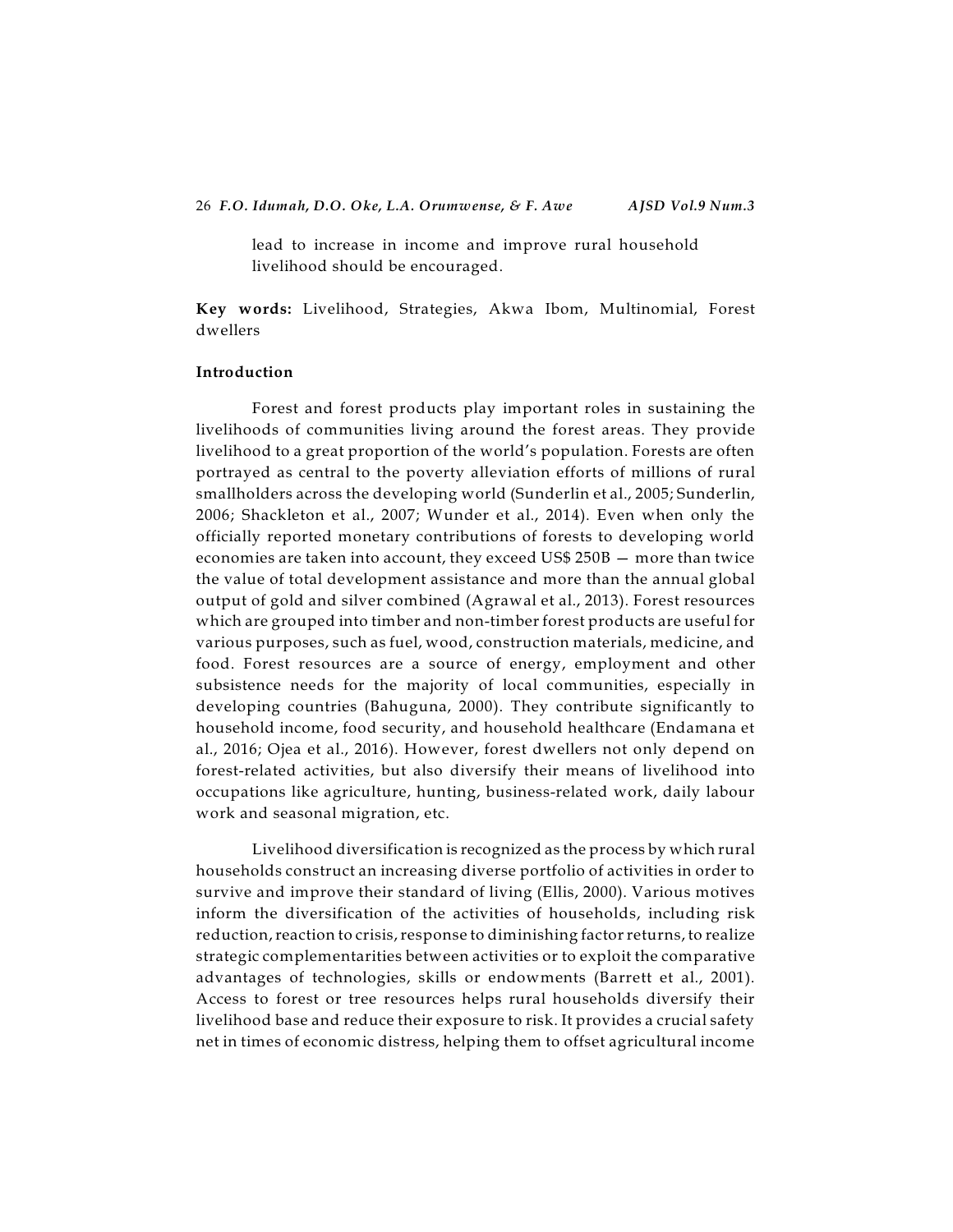lost due to weather shocks, crop failure, or changes in commodity prices. In addition, forest dwellers diversify their livelihood activities because jobs in forest areas are not available all year round, leading to seasonal unemployment and dependence on forest-related activities such as collection of non-timber forest products (NTFPs). The survival needs ofrural dwellers are often met with forest resources. Forests provide selfconsumption needs as well as income from the sale of NTFPs for villagers. People use leaves, firewood, fodder, fruits, medicinal herbs, etc.; and for both self-consumption and earning from the forest.

Over 60 per cent of the Nigerian population live in the rural areas and depend largely on farming and the exploitation of natural resources for their livelihood. Studies have revealed that the poverty level in Nigeria is higher in the rural areas than in urban areas. This situation is exacerbated by the low level of development coupled with population growth, which has led rural people to overly rely on farming and the exploitation of natural resources. The accompanying increase in poverty levels has compelled residents of rural economies to embark on livelihood diversification strategies, including on-farm (crop, fisheries and livestock) and off-farm activities or market and non-market activities, to mitigate the risks inherent in unpredictable agro-climatic and politico-economic circumstances (Irohibe and Agwu, 2014; Edet and Etim, 2018; Asfaw et al., 2017). In addition, decline in soil fertility, due to the overuse of land and unfavourable climatic conditions, risk and uncertainty, and seasonality faced by the agricultural sector in Nigeria, has compelled rural dwellers to come up with coping strategies such as diversification to reduce household vulnerability. According to Gordon and Craig (2001), the growing interest in research on rural off-farm and non-farm income in rural economies is increasingly showing that rural peoples' livelihoods are derived from diverse sources and are not as overwhelmingly dependent on agriculture as previously assumed.

Different studies have been conducted to investigate livelihood diversification among rural households. Banjo et al. (2018) worked on livelihood diversification strategies (LDS) among rural dwellers in Oluyole Local Government Area of Oyo State. The study classified LSD into three major categories, which are on-farm, non-farm and off-farm activities, but did not examine the factors influencing the choice of the livelihood diversification strategies. Edet and Etim (2018) in their study also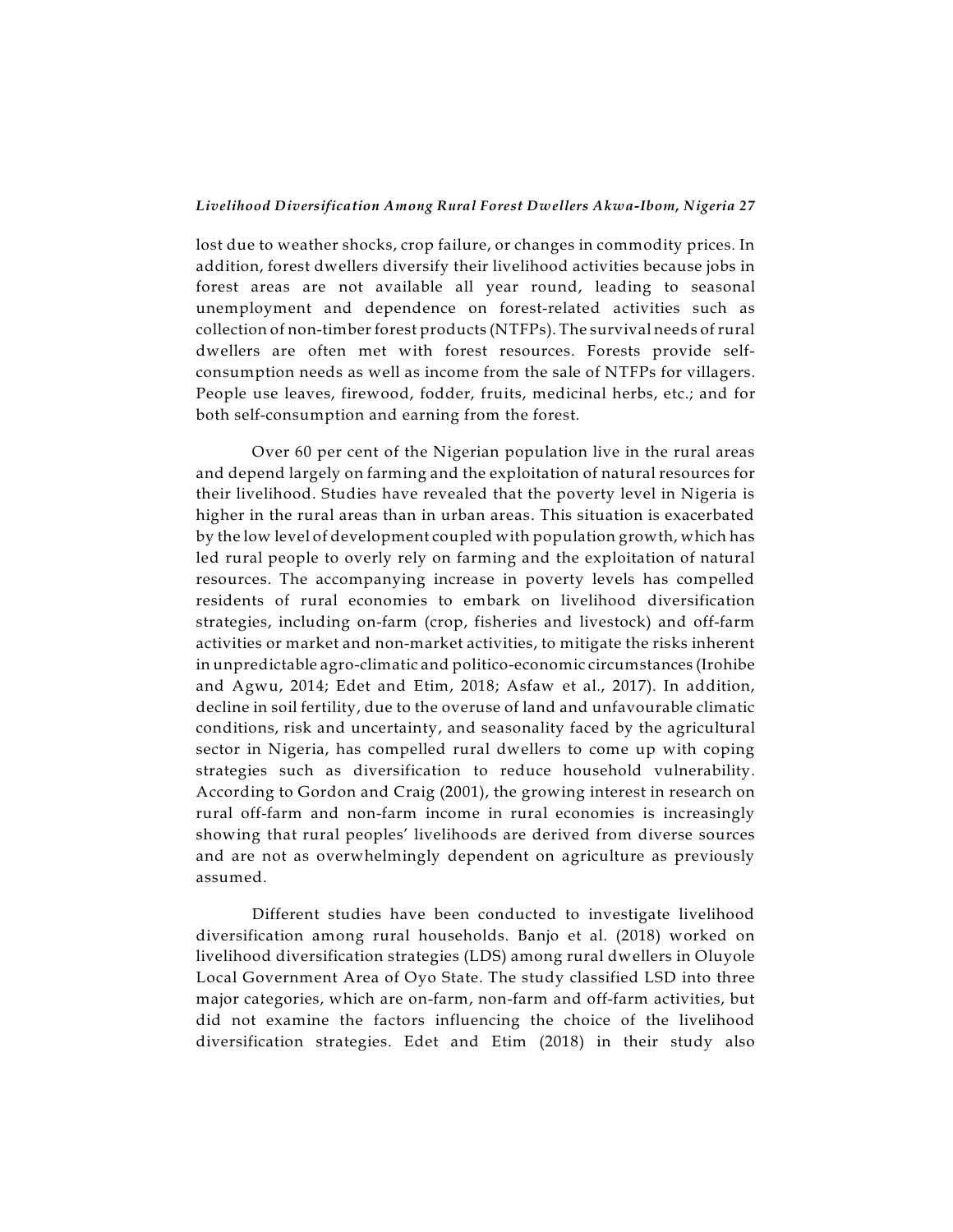investigated the factors influencing rural farmers' livelihood diversification in Akwa Ibom State. The study was conducted among 150 rural farmers. The Tobit regression model was used to analyse the factors influencing rural livelihood diversification in Akwa Ibom State. The study, however, did not break down the choice of livelihood diversification strategies influencing the socioeconomic characteristics used in the study. Nasa'i et al. (2012)also worked on factors influencing rural farmers' engagement in livelihood diversification in Giwa Local Government Area of Kaduna State. The study identified the different levels of farmers' engagement in livelihood diversification and also determined the socio-demographic factors that influence farmers' decision for livelihood diversification. The authors classified the livelihood diversification into high level and low level of livelihood diversification activities. This study, therefore, will go a step further in identifying the types of livelihood strategies adopted by forest dwellers in the study and also consider the factors that influence their choice of livelihood strategies. As has been stated earlier, the agricultural sector alone cannot be relied upon for the core activity of rural households as means of income generation, improving livelihood and reducing poverty. Therefore, understanding the importance of non-farm and off-farm activities will give policy makers insight for designing agricultural and rural development policies that will encourage livelihood diversification and increase the welfare of the rural populace.

#### **Methodology**

This study was conducted in communities around Stubb's Creek Forest Reserve in Akwa Ibom State, located in the coastal South-South region of Nigeria. The region is popularly called the Niger Delta region or the oil rich region of Nigeria. The state is located between latitudes  $4^\circ$  33 $^{'}$ and 5° 33' N and longitudes 7° 25' and 8° 25' E. It has a total land area of 7,246km $^2$ . It is bordered in the east by Cross River State, in the west by Rivers and Abia states, and in the South by the Atlantic Ocean. Akwa Ibom State has a population of about 3,902,051 (NPC, 2006). Presently, the Stubb's Creek Forest Reserve (SGFR) is the largest gazetted forest reserve in Akwa Ibom State, covering an area of 310.80km $^2$  , spread over three local government areas — Esit Eket, Ibeno and Mbo — and extending from Qua Iboe River to the Cross River Estuary (Aweto, 1995; Ekpo, 2001; Udoh & Nwibo, 2011). The main crops grown in the area include cassava, cocoyam, yam, maize, melon, okra and vegetables (green, fluted pumpkin, water-leaf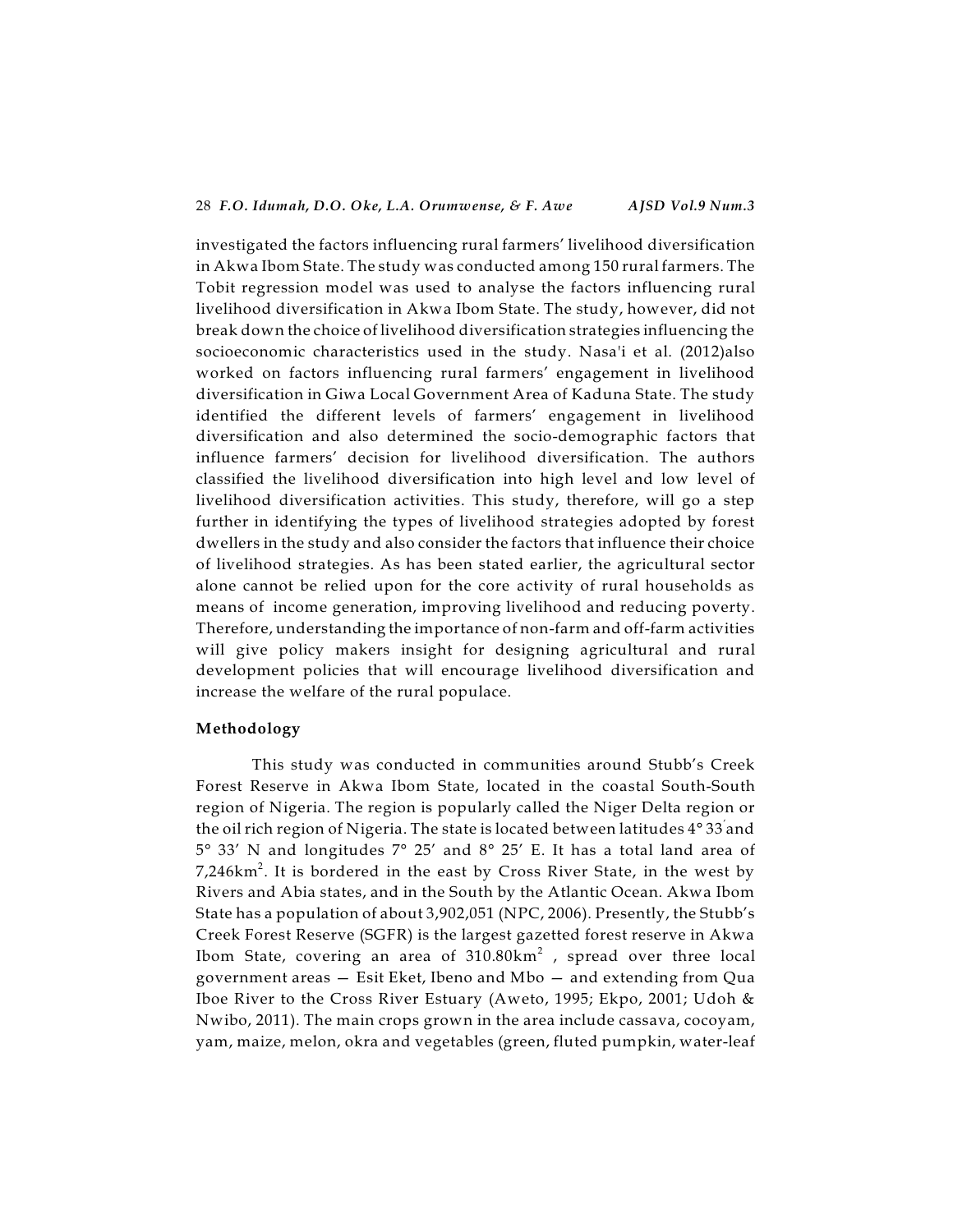and bitter leaf). The livestock reared include: sheep, goats, pigs and poultry, while fish is also cultured. The occupations of the people include fishing, palm wine tapping, farming, weaving, and craftwork.



**Figure 1: Map of Akwa Ibom State showing study area.**

*Source:* Forestry Research Institute of Nigeria.

#### **Sampling technique and sample size**

The multi-stage sampling technique was used to select respondents for this study. The first stage involved the purposive selection of the three local government areas (LGAs): Esit Eket, Mbo and Ibeno, where the forest reserve is located. The second stage involved the random selection of ten villages from the three LGAs (at ratio 5:3:2 based on size). The third stage comprised the random selection of ten respondents from each of the selected ten villages making a total of one hundred (100) respondents. Accordingly, 50, 30, and 20 respondents were sampled from Ibeno, Mbo and Esit Eket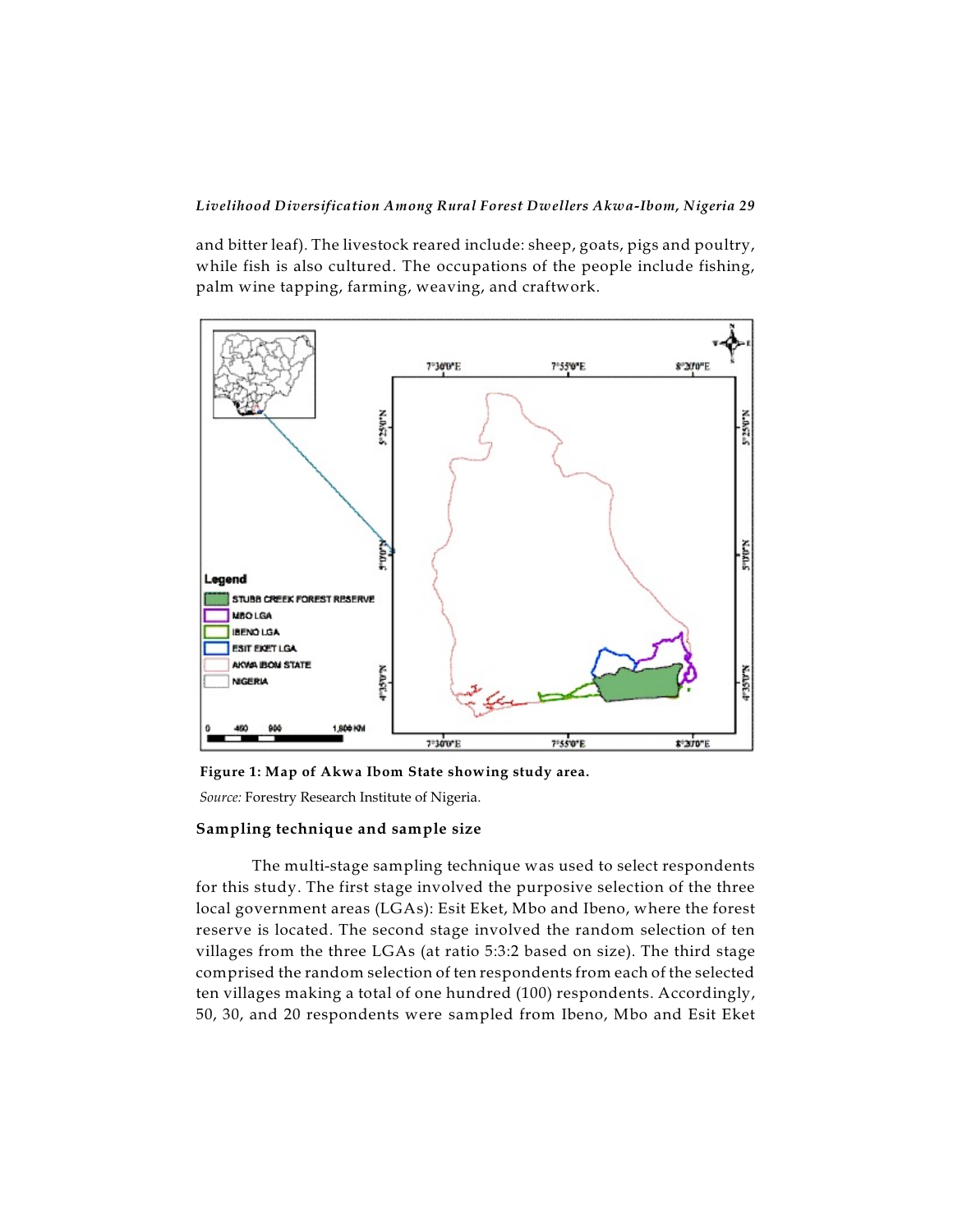LGAs respectively. Primary data for the study were collected through the use of questionnaires distributed to respondents in the study area.

#### **Method of Data Analysis**

Data collected were analysed through descriptive statistics such as frequency and percentage. Inferential statistics such as multinomial logistic regression were also used to identify factors that influenced households' choice of livelihood strategies in the study area. The data analysis was conducted using Statistical Package for Social Sciences (SPSS) version 23 and STATA 12.

#### **Multinomial logit model specification**

The multinomial logit or multinomial probit regression models are used when there is a dependent variable with more than two alternatives among which a decision maker has to choose. With respect to estimation, they both estimate the effect of explanatory variables on the dependent variable involving multiple choices with unordered response categories (Greene, 2000). However, multinomial probit is rarely used in empirical studies due to estimation difficulty imposed by the need to solve multiple integrations related to multivariate normal distribution (Yirga, 2007). Moreover, the multinomial logit model is selected not only due to computational ease, but because it exhibits a superior ability to predict livelihood diversification and identifies the differences between the livelihood strategies of rural households (Keane 1992; Chan 2005). It is a simple extension of the binary choice model and is the most frequently used model for nominal outcomes that are often used when a dependent variable has more than two choices.

According to literature, the multinomial logit model is a widely used technique in applications that analyse 'polytomous' response categories in different areas of economic and social studies. Wassie, Colman and Bichaka (2008) stated that the multinomial logit model is an important model to use in examining the determinants of household livelihood strategy choices among alternative livelihood strategies. For this study, three mutually exclusive livelihood diversification strategies were identified. These include *on-farm only*, *non-farm only* and *on-farm plus non-farm* strategies. Therefore, to identify the determinants of forest dwellers' decision to choose which livelihood diversification strategy to adopt, the multinomial logit model was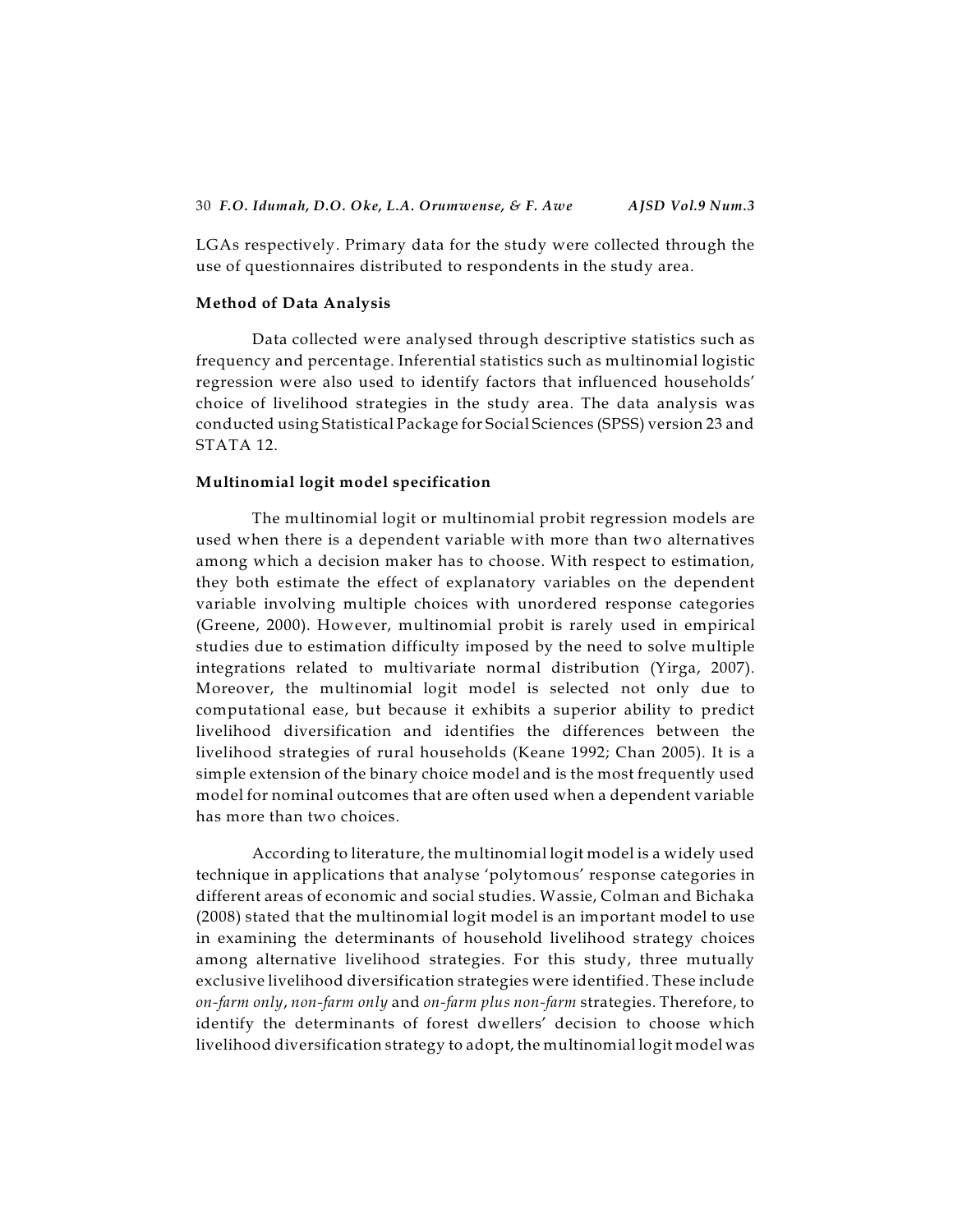used. The assumption is that in a given period, a rational household head will choose among the three livelihood strategies that which would offer maximum benefit.

Therefore, following Greene (2003), suppose for the *i*<sup>th</sup> respondent faced with *j* choices, the utility choice *j* can be specified as:

$$
U_{ij} = Z_{ij} \beta + \varepsilon_{ij} \tag{1}
$$

*ij* If the respondent makes choice *j* in particular, then *U* is the maximum among the *j* utilities. So the statistical model is derived by the probability that choice *j* is made, which is:

$$
\text{Prob } (U_{ij} > U_{ik}) \text{ for all others } K \neq j \tag{2}
$$

where;  $U_{ij}$  is the utility to the  $i_{\rm th}$  respondent from livelihood strategy  $j$ ; and  $U_{ik}$  is the utility to the  $i_{\text{th}}$  respondent from livelihood strategy  $k.$ 

Thus, the i<sup>th</sup> household's decision can be modelled as maximizing the expected utility by choosing the j<sup>th</sup> livelihood strategy among *J* discrete livelihood strategies, that is:

$$
Max_j = E(U_{ij}) = f_j(x_i) + \frac{j}{j'} \quad j = 0 \quad \dots \quad J
$$
 (3)

In general, for an outcome variable with *J* categories let the j<sub>th</sub> livelihood strategy that the i<sub>th</sub> household chooses to maximize its utility take the value 1 if the  $\rm i_{\text{th}}$  household chooses  $\rm j_{\text{th}}$  livelihood strategy and 0 if otherwise. The probability that a household with characteristics x chooses livelihood strategy j, P<sub>ij</sub> is modelled as:

$$
P_{ij} = \frac{\exp^{(X'i\beta j)}}{\sum_{j=0}^{J} \exp^{(X'i\beta j)}} \qquad j=0
$$
 (4)

with the requirement that  $\Sigma_{j=0}^J Pjj = 1$  for any i

where:

- $P_{ij}$  =  $\;$  probability representing the i $_{\rm th}$ respondent's chance of falling into category j,
- *X<sup>i</sup>* = predictors of response probabilities, and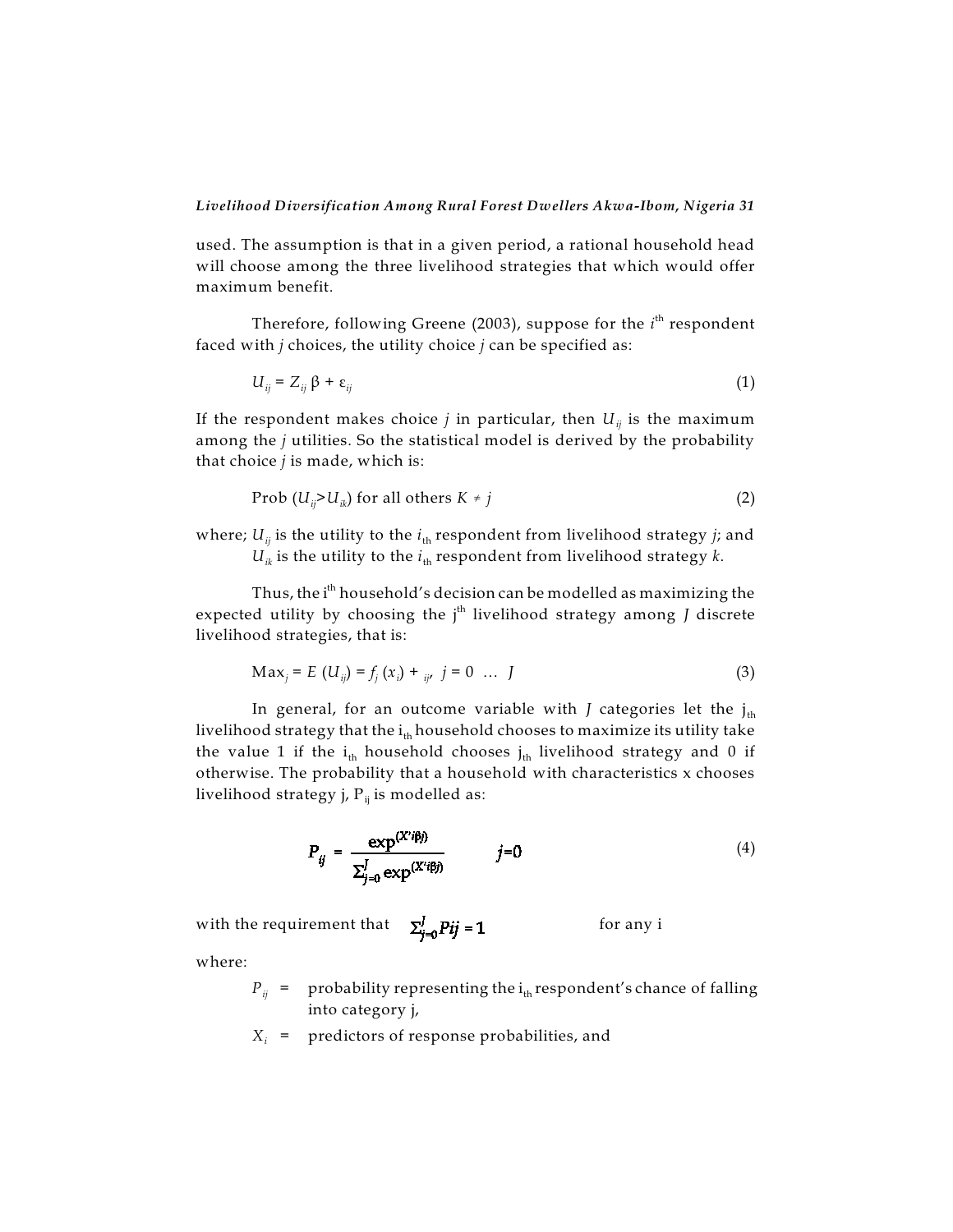$\beta_j$  = covariate effects specific to j<sub>th</sub> response category with the first category as the reference.

A convenient normalization that removes indeterminacy in the model is to assume that  $\beta_1$  = 0 (Greene, 2003).

## **Description of variables used in multinomial logit model**

The dependent variable in this study was the selection of different livelihood strategies by farm households. This was identified by categorizing the sampled households into livelihood strategy groups based on their choices. Therefore, the polytomous dependent variable for multinomial logit was hypothesized as  $Y_i$  = 3 unordered categories of livelihood strategies; where  $Y_1^{\bf =}$  those that adopted on-farm strategy only, *Y*<sub>2</sub>= those who engaged in non-farm strategy alone and *Y*<sub>3</sub>= those that used both on-farm and non-farm strategies.  ${\tt Y}_1$  was therefore chosen as the reference category.

The general regression model in its explicit form is expressed as:

$$
Y_i = a + \beta_1 X_1 + \dots + \beta_n X_n + e \tag{5}
$$

 $Y_i$  = livelihood strategies adopted by households

where:

 $Y_1$  = Adopters of On-farm strategy only

 $Y_2$  = Adopters of Non-farm strategy only

 $Y_3$  = Adopters of both On-farm and Non-farm strategies

- $X_1(THI)$ = Total household income (in naira)
- $X_2(MS)$  $=$  Marital status (married =1 not married = 0)
- $X_3(HHS)$  = Household size (numbers)

$$
X_4(AGE) = Age of respondent (years)
$$

- $X_5(FS)$ = Farm size (hectares)
- $X_6(AES)$  $=$  Access to extension services (access  $=$  1, otherwise  $=$ 0)
- $X_7(EDUC)$  = Educational qualification of respondent (years)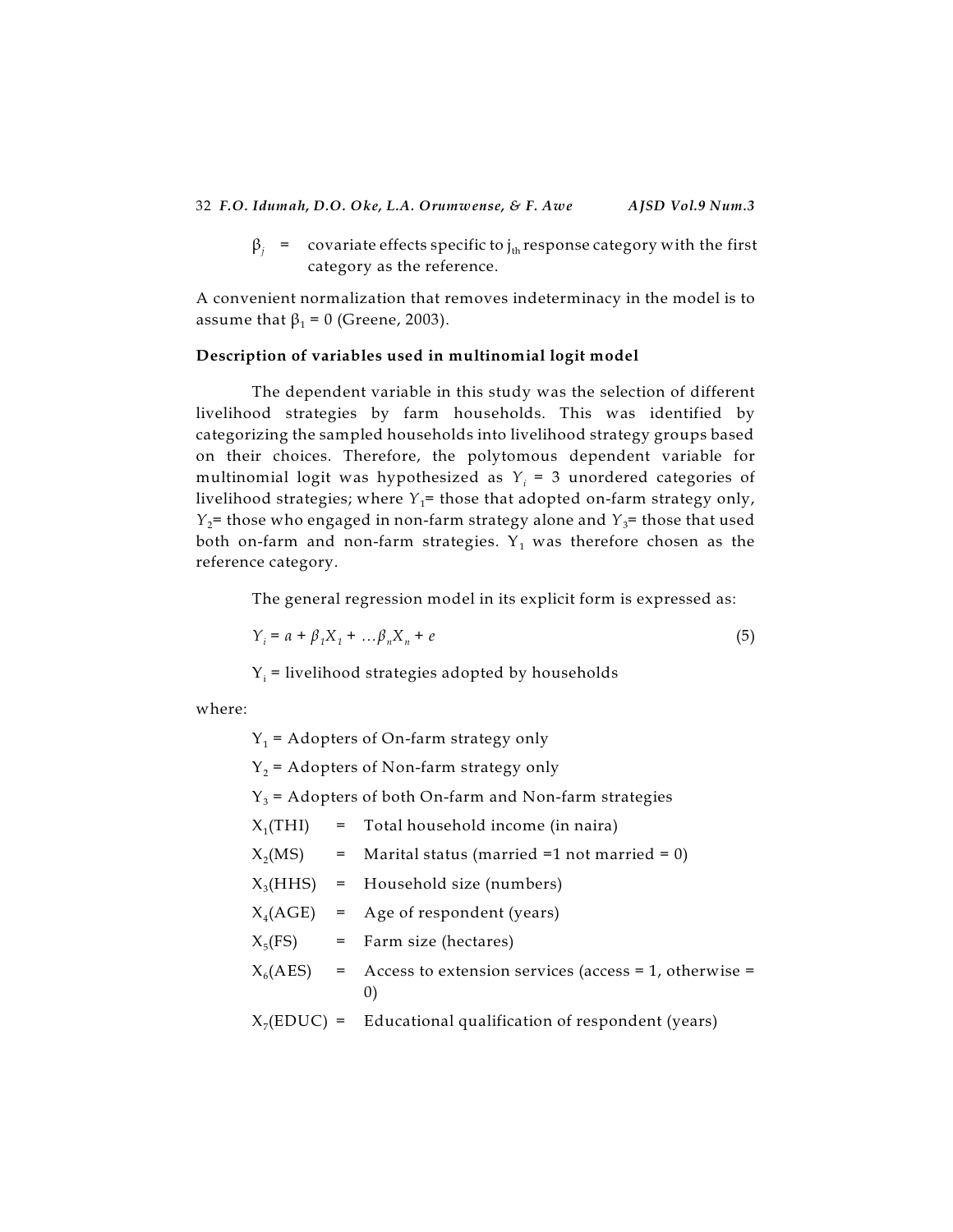$$
X_8(MOA) = \text{Membership of association (member = 1, otherwise = 0)}
$$
\n
$$
X_9(FE) = \text{Farming experience (years)}
$$
\n
$$
X_{10}(FA) = \text{Forest availability in area (availability = 1, otherwise = 0)}
$$

#### **Results and Discussion**

The socioeconomic characteristics of the respondents are presented in Tables 1 and 2. The study revealed that the proportion of male respondents (52%) was higher than females (48%). The majority of the respondents were married (58%), followed by single (35%). The age distribution of the households shows that 44% of the respondents were below the age of 30 and 42% were within the age group of 30-50 years. The group above 50 years only constituted 14%. This shows that the majority of the respondents were in their active age group and will most likely be involved in other activities (forest inclusive) to support their livelihood means, which is in line with the finding by Yemiru et al. (2010). The majority of the respondents (50%) had household size of between 6 and 10 members, 21% had households with between 11-15 members while 4% had more than 15-member households. Respondents that had between 1 and 5 members 25% were the least. This shows that most of the forest dwellers in the study area have large households. The result corroborates Banjo et al. (2018), who reported that typical forest environment dwellers have large household sizes. The distribution of the respondents according to educational qualification reveals that most of the respondents are educated; 50% had tertiary education and 10% and 35% had primary and secondary education respectively. Only 5% had no formal education. The educational level of the respondents will probably enhance their ability to make accurate decisions on livelihood diversification.

The study also revealed that 6% of the respondents carried out their farming activities on government land, 24% on purchased land, 55% on land acquired through inheritance, while 15% of the respondents rented land for their farming activities. The result of the livelihood strategies adopted by the respondents shows that 12% practiced on-farm activities only, 17% engaged in non-farm activities alone, while 71% took on both. This result reveals that most respondents in the study area combined on-farm and non-farm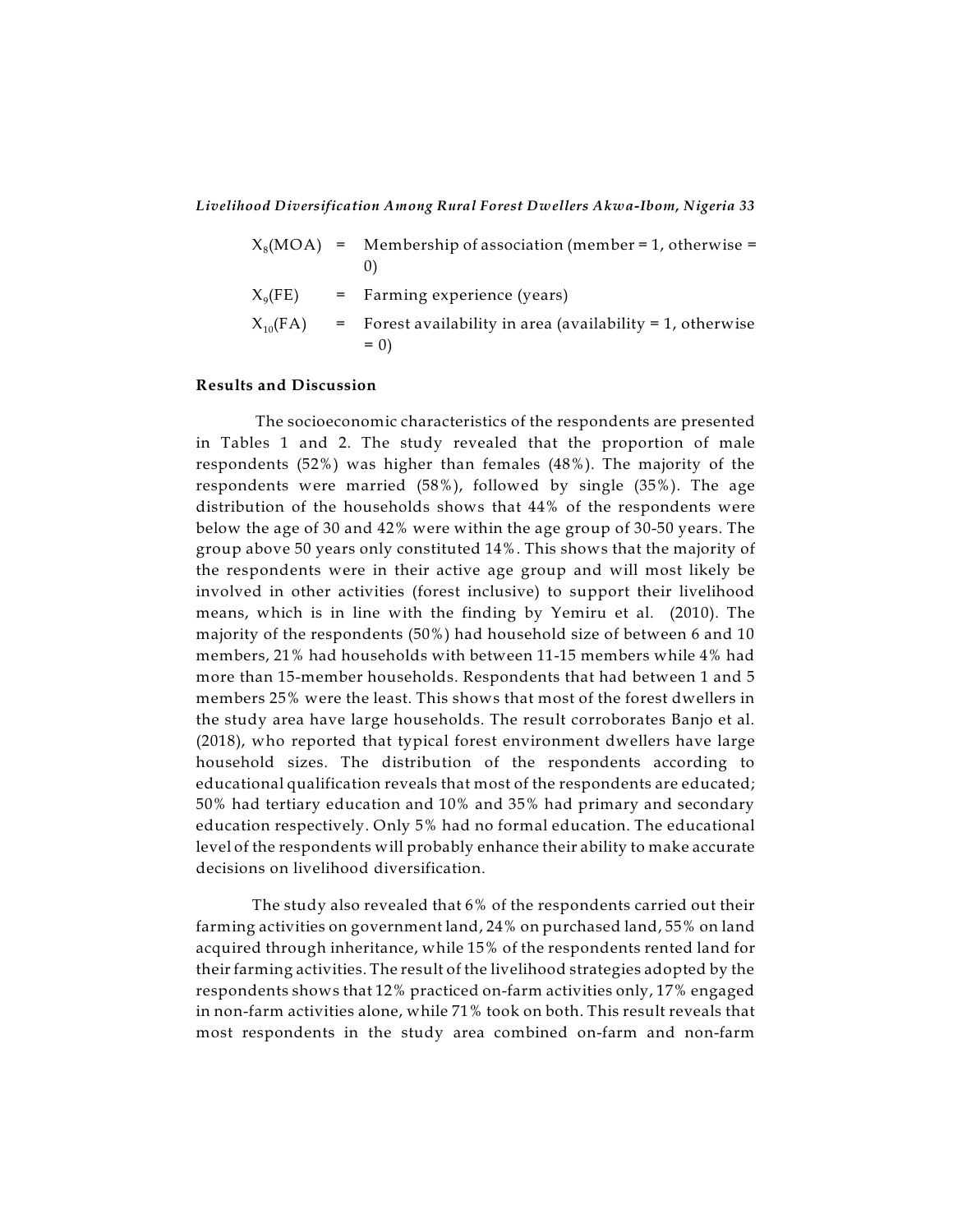activities the major livelihood strategies to generate income. This is the common trend among rural farmers in the developing world, whereby farmers augment their income from farming activities by engaging in other extraneous activities during the intervening period between planting and harvesting of food crops.

| Gender<br>Male<br>52<br>52<br>Female<br>48<br>48<br><b>Age Category</b><br>47.6<br>Below 30<br>44<br>44<br>42<br>$30 - 50$<br>42<br>Above 50<br>14<br>14<br><b>Marital Status</b><br>Married<br>58<br>58<br>35<br>35<br>Single<br>Widowed<br>$\overline{4}$<br>$\overline{4}$<br>3<br>Divorced<br>3<br><b>Household Size Group</b><br>9<br>$1-5$<br>25<br>25<br>$6 - 10$<br>50<br>60<br>11-15<br>21<br>21<br>$\overline{4}$<br>>15<br>$\overline{4}$<br><b>Educational Qualification</b><br>No Formal education<br>5<br>5<br>10<br>10<br>Primary education | Characteristics     | Frequency | Percent | Mean |
|------------------------------------------------------------------------------------------------------------------------------------------------------------------------------------------------------------------------------------------------------------------------------------------------------------------------------------------------------------------------------------------------------------------------------------------------------------------------------------------------------------------------------------------------------------|---------------------|-----------|---------|------|
|                                                                                                                                                                                                                                                                                                                                                                                                                                                                                                                                                            |                     |           |         |      |
|                                                                                                                                                                                                                                                                                                                                                                                                                                                                                                                                                            |                     |           |         |      |
|                                                                                                                                                                                                                                                                                                                                                                                                                                                                                                                                                            |                     |           |         |      |
|                                                                                                                                                                                                                                                                                                                                                                                                                                                                                                                                                            |                     |           |         |      |
|                                                                                                                                                                                                                                                                                                                                                                                                                                                                                                                                                            |                     |           |         |      |
|                                                                                                                                                                                                                                                                                                                                                                                                                                                                                                                                                            |                     |           |         |      |
|                                                                                                                                                                                                                                                                                                                                                                                                                                                                                                                                                            |                     |           |         |      |
|                                                                                                                                                                                                                                                                                                                                                                                                                                                                                                                                                            |                     |           |         |      |
|                                                                                                                                                                                                                                                                                                                                                                                                                                                                                                                                                            |                     |           |         |      |
|                                                                                                                                                                                                                                                                                                                                                                                                                                                                                                                                                            |                     |           |         |      |
|                                                                                                                                                                                                                                                                                                                                                                                                                                                                                                                                                            |                     |           |         |      |
|                                                                                                                                                                                                                                                                                                                                                                                                                                                                                                                                                            |                     |           |         |      |
|                                                                                                                                                                                                                                                                                                                                                                                                                                                                                                                                                            |                     |           |         |      |
|                                                                                                                                                                                                                                                                                                                                                                                                                                                                                                                                                            |                     |           |         |      |
|                                                                                                                                                                                                                                                                                                                                                                                                                                                                                                                                                            |                     |           |         |      |
|                                                                                                                                                                                                                                                                                                                                                                                                                                                                                                                                                            |                     |           |         |      |
|                                                                                                                                                                                                                                                                                                                                                                                                                                                                                                                                                            |                     |           |         |      |
|                                                                                                                                                                                                                                                                                                                                                                                                                                                                                                                                                            |                     |           |         |      |
|                                                                                                                                                                                                                                                                                                                                                                                                                                                                                                                                                            |                     |           |         |      |
|                                                                                                                                                                                                                                                                                                                                                                                                                                                                                                                                                            |                     |           |         |      |
|                                                                                                                                                                                                                                                                                                                                                                                                                                                                                                                                                            | Secondary education | 35        | 35      |      |
| 50<br>50<br>Tertiary education                                                                                                                                                                                                                                                                                                                                                                                                                                                                                                                             |                     |           |         |      |

# **Table 1: Distribution of the socioeconomic characteristics of the respondents**

*Source:* Field survey, 2018.

The distribution of the respondents according to farm size shows that farmers with 1 acre (36%) and 2 acre (37%) farms constituted the majority. Only 4% had more than 4 acres of farmland. The distribution of the respondents according to their farm experience shows that most of the respondents (73%) had more than 5 years farming experience. The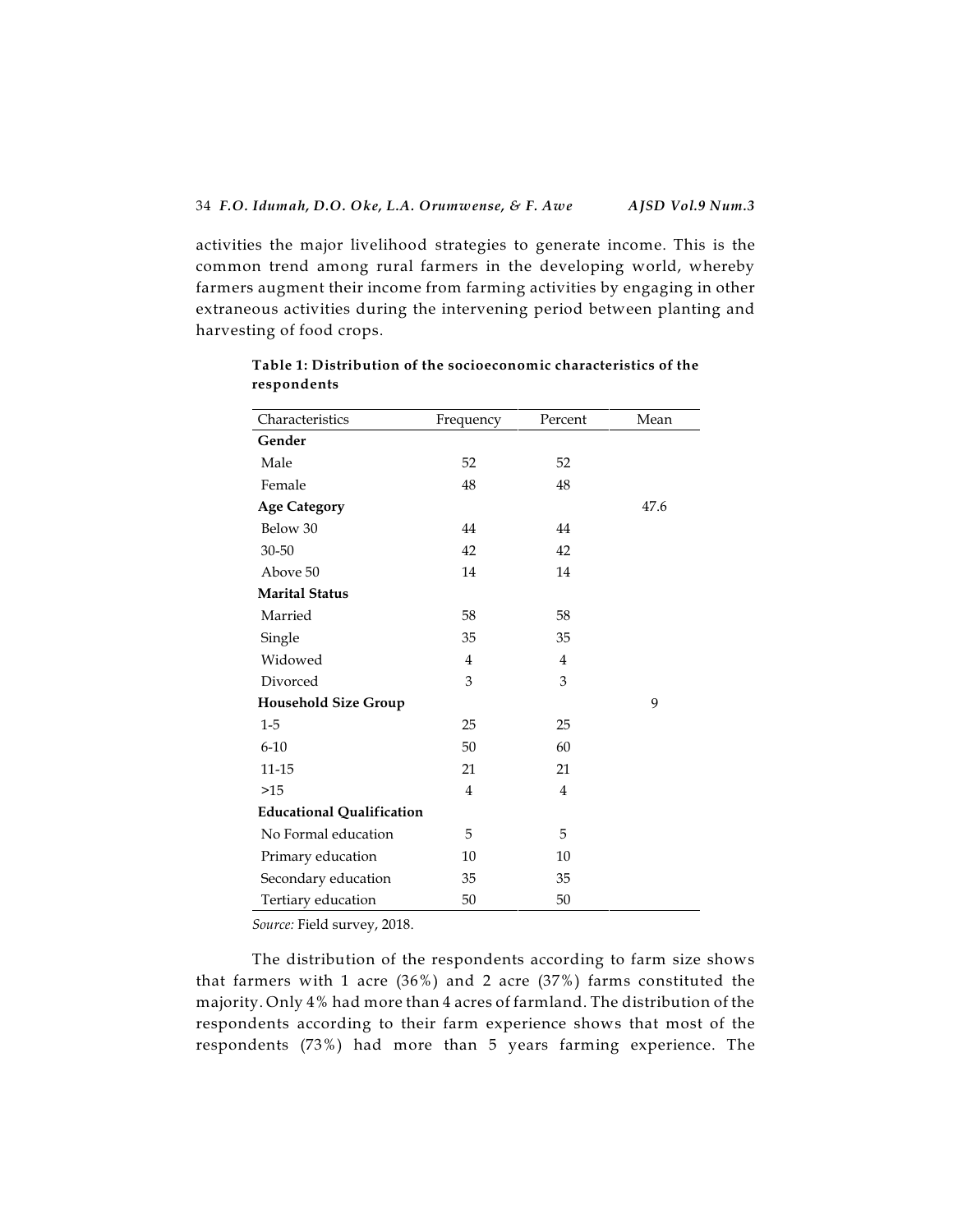implication of this is that the more experience a farmer has in farming activities, the more likely it is that he will diversify his livelihood means to cater for his needs during off-farming seasons.

|                                          | Frequency | Percentage |  |  |  |
|------------------------------------------|-----------|------------|--|--|--|
| Mode of Land Acquisition                 |           |            |  |  |  |
| Government land                          | 6         | 6          |  |  |  |
| Purchased land                           | 24        | 24         |  |  |  |
| Inherited land                           | 55        | 55         |  |  |  |
| Rented land                              | 15        | 15         |  |  |  |
| Occupation/livelihood<br><b>Strategy</b> |           |            |  |  |  |
| On-farm only                             | 12        | 12         |  |  |  |
| Non-farm only                            | 17        | 17         |  |  |  |
| On farm and Non-farm                     | 71        | 71         |  |  |  |
| <b>Farming Experience (Years)</b>        |           |            |  |  |  |
| $\leq 5$                                 | 27        | 27         |  |  |  |
| $6 - 10$                                 | 26        | 26         |  |  |  |
| >10                                      | 47        | 47         |  |  |  |
| Farm Size (Acres)                        |           |            |  |  |  |
| 1                                        | 36        | 36         |  |  |  |
| 2                                        | 37        | 37         |  |  |  |
| 3                                        | 14        | 14         |  |  |  |
| $\overline{4}$                           | 9         | 9          |  |  |  |
| >4                                       | 4         | 4          |  |  |  |

# **Table 2: Distribution of respondents according to land acquisition, occupation, farming experience and farm size**

|  | Table 3: Distribution of respondents according to income generated from the |  |  |  |
|--|-----------------------------------------------------------------------------|--|--|--|
|  | different livelihood diversification strategies                             |  |  |  |

| Range of respondents<br>monthly income $(\mathbb{N})$ | On-farm<br>only | Non-farm<br>only | On-farm with<br>Non-farm | Average |
|-------------------------------------------------------|-----------------|------------------|--------------------------|---------|
| $<$ 40,000                                            |                 |                  |                          |         |
| 40,001-80,000                                         |                 |                  | 41                       | 41,420  |
| <b>Above 80,000</b>                                   |                 |                  | 26                       |         |

*Source:* Field survey, 2018.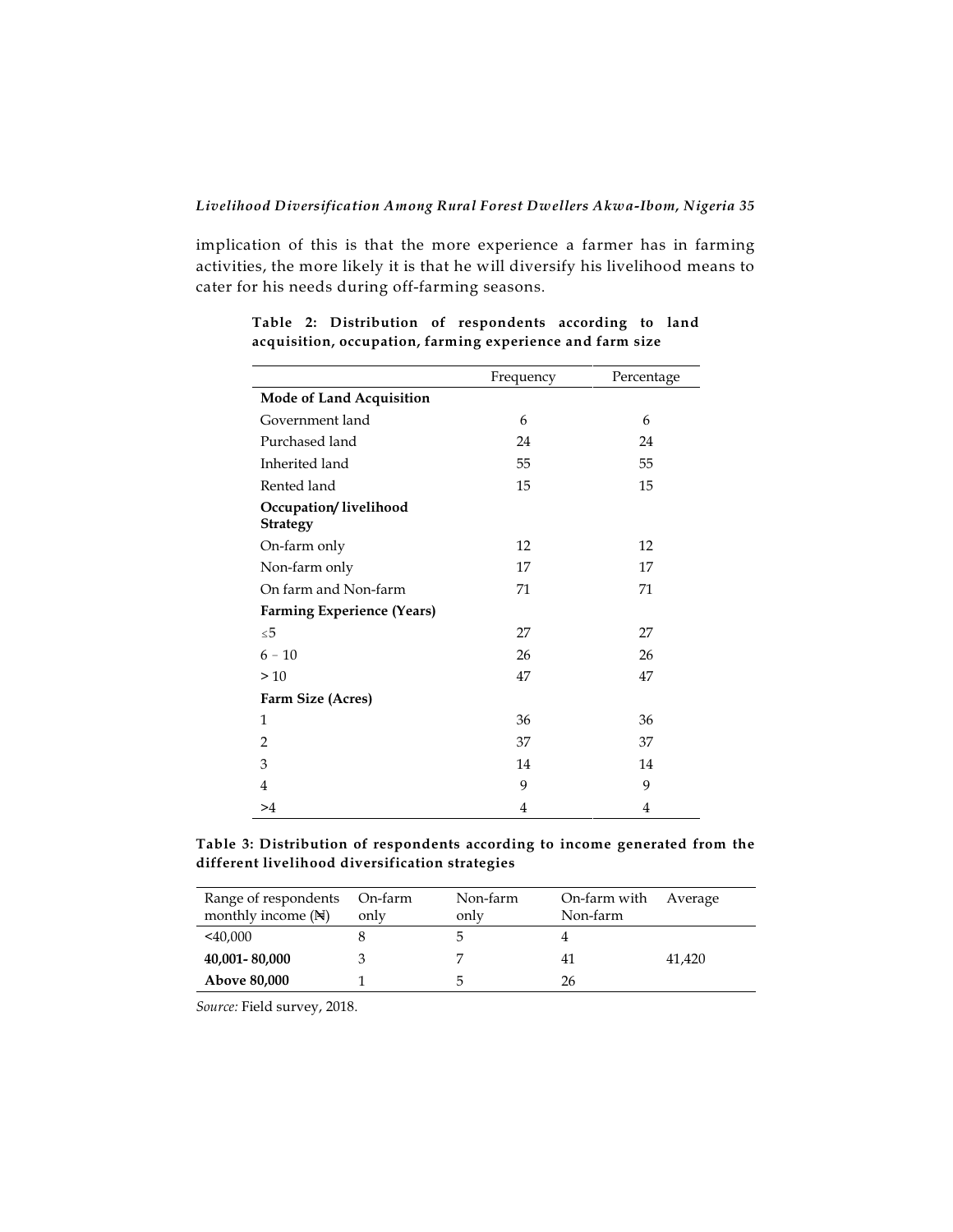#### **Factors influencing the choice of livelihood strategies**

The multinomial logit model was used to assess the factors that influence the respondents' choice of livelihood strategies. The dependent variable is the livelihood strategies (on farm, non-farm, on-farm and nonfarm) adopted by the respondents. A value of 1 was allotted to respondents that adopted on-farm strategies only, 2 to non-farm strategies only and a value of 3 for respondents that adopted both on-farm and non-farm strategies. Table 4 shows the result of the maximum livelihood method that was employed to estimate the parameter of the multinomial logit model. The results reveal that only three independent variables out of ten were found to significantly influence respondents' choice of non-farm strategies, while seven of the variables statistically influenced their choice of on-farm with non-farm strategies.

|             | Non-Farm |           |          |        | Non-Farm with On Farm |          |  |
|-------------|----------|-----------|----------|--------|-----------------------|----------|--|
| Variables   | Coeff.   | Odd Ratio | P-value  | Coeff. | Odd Ratio             | P-value  |  |
| TMI         | 2.110    | 8.248     | $0.014*$ | 1.118  | 3.058                 | $0.039*$ |  |
| MS          | 0.61     | 1.852     | 0.380    | 0.684  | 0.684                 | 0.436    |  |
| <b>HHS</b>  | 0.730    | 2.075     | 0.260    | 2.455  | 11.646                | $0.034*$ |  |
| AGE         | $-0.566$ | 0.568     | 2.176    | 0.838  | 0.838                 | 0.558    |  |
| FS          | 0.731    | 2.077     | 0.810    | 2.247  | 2.247                 | $0.008*$ |  |
| <b>AES</b>  | 1.367    | 3.924     | $0.013*$ | 3.279  | 26.535                | $0.010*$ |  |
| <b>EDUC</b> | 1.793    | 6.007     | $0.021*$ | 1.144  | 3.139                 | $0.017*$ |  |
| MOA         | $-1.649$ | 0.192     | 0.117    | 0.426  | 1.531                 | 0.498    |  |
| FE          | $-1.830$ | 0.160     | 0.318    | 1.004  | 2.729                 | $0.041*$ |  |
| FA          | -1.134   | 0.322     | 0.466    | 1.149  | 3.155                 | $0.005*$ |  |

**Table 4: Factors influencing the choice of livelihood strategies among forest dwellers**

\*Significant at 5%

*Source***:** Field survey, 2018.

The results indicate that total household income (THI), household size (HHS), farm size (FS), educational qualification (EDUC), access to extension services (AES), farming experience (FE) and forest availability (FA) were factors that influenced the respondents' choice of livelihood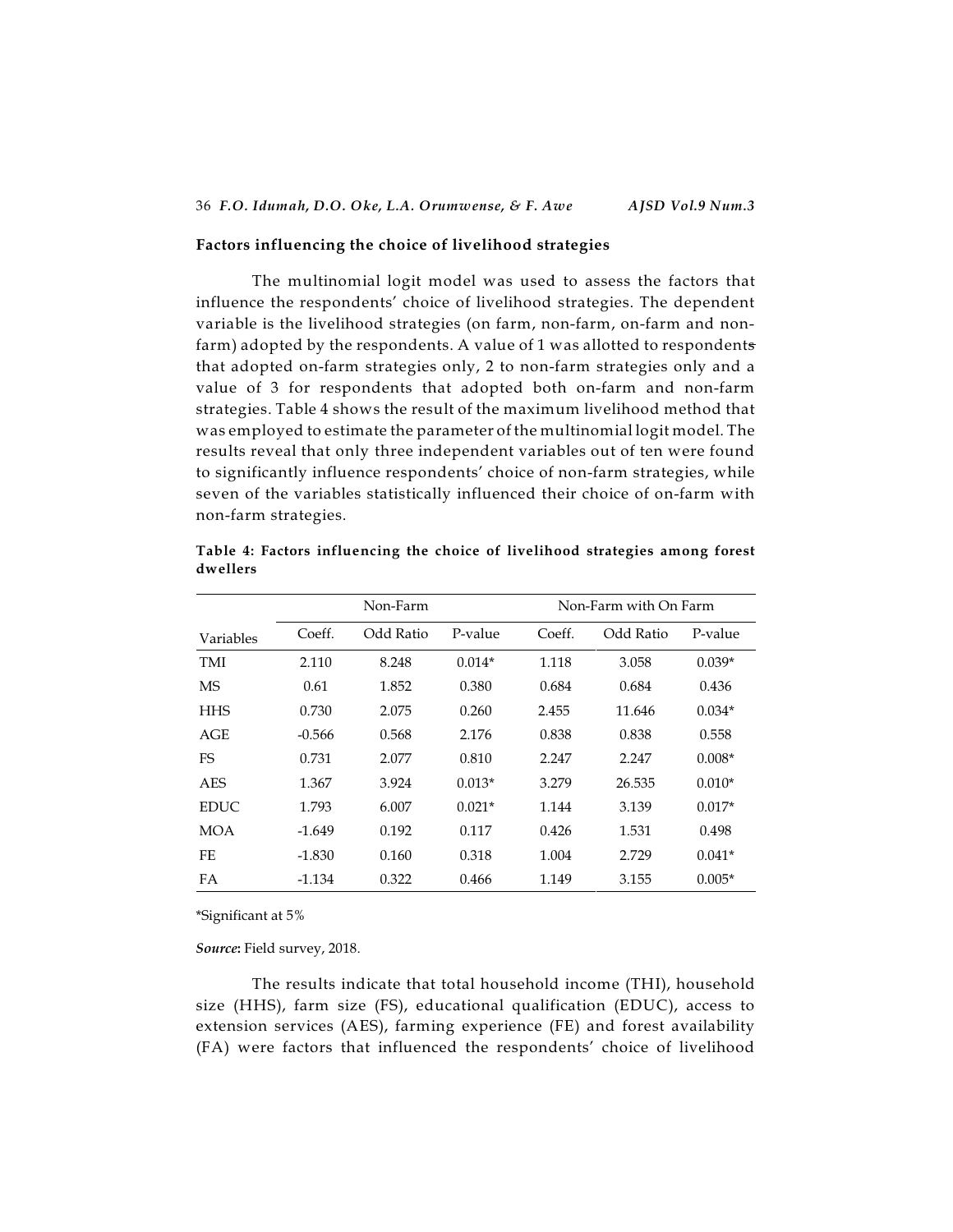strategies in the study area. The multinomial logit estimates are reported for only two out of the three categories of livelihood strategies. The first category which is on-farm only was used as the reference category against the choice of the other two categories.

It was also observed from the results that respondents with forests available in their areas were more likely to diversify into non-farm activities as additional sources of income due to limited availability of farmland. Adugna, (2008) and Fikru (2008) stated that farmers with smaller land size were involved in off-farm diversification activities because of shortage of land to support their livelihood. The non-farm activities that are available to those with forests in their areas include: collection of fuel wood for sale, gathering of leaves both for personal use and sale, lumbering, bush meat and other non-timber forest products (NTFPs) obtained from the forests for sale.

The model results indicate that respondents' total monthly income, access to extension services and educational qualification significantly influenced their choice of both non-farm only as well as non-farm with onfarm strategies relative to on-farm only as sources of livelihood at 5% level of significance. This implies that respondents with high educational level *7* (*X* ), better monthly income and access to extension agents are more likely to diversify livelihood strategies into non-farming and/or off-farming activities than those with lower educational qualification, lowerincome, and no access to extension services. In other words, respondents with higher educational qualification are more likely to engage in non-farm activities than on-farm only, or combine non-farm activities with on-farm activities. This may be due to the fact that people with better level of education have better skills, experience, and knowledge which may help them to engage in diversified livelihood strategies. This corroborates the studies by Babatunde et al., (2010) , Dilruba and Roy(2012), and Gebrehiwot and Fekadu (2012); these researchers reported that education plays a significant role in a farmer's decision to increase income through off or non-farm activities as well as the contribution of rural families in diversifying the rural economy away from agriculture.

Furthermore, farmers with large farm size  $(X_{\scriptscriptstyle{5}})$  were more likely to engage in on-farm plus non-farm activities than on-farm only as means of livelihood. This may be due to the fact that the farmers were not getting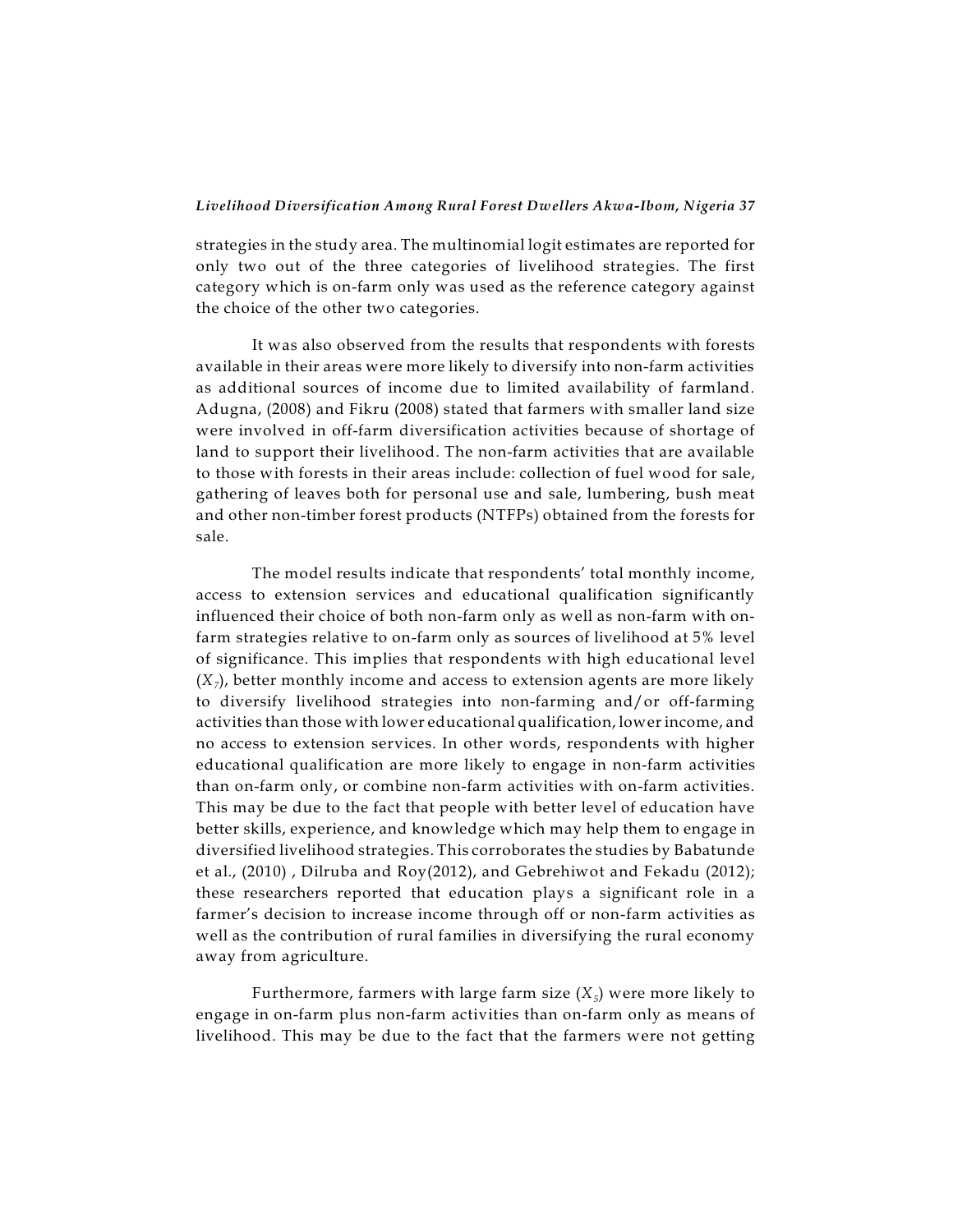sufficient yields from their farms, hence, the need to augment the shortfalls from their farms with returns from non-farm activities. This finding, however, is at variance with Ahmed, Bhandari, Gordoncillo, Quicoy, and Carnage (2018) who posited that households that had more land assets were less diversified in their income sources and probably more involved in farm activities.

Similarly, respondents with large household size  $(X_{\mathfrak z})$  were more likely to combine farming activities with non-farm activities. This may not be unconnected with the fact that with increase in the number of household members to cater for, income from farm activities alone may not be able to cater for their needs. This, therefore, may prompt a household to engage in diversified livelihood strategies in order to meet the basic needs of the family. This is in line with Tegegne, (2000), and Demissie and Workneh's,(2004) findings that households with abundant labour supply are more likely to engage in livelihood diversification or have a higher participation in non-agricultural activities. Labour-rich households feel less constraint to send some of their members to non-farm activity. In addition, Asfir (2016), Mentamo and Geda (2016), and Tamerat (2016) also affirmed that family size was one of the factors positively affecting livelihood diversification. This is due to the presence of large families to practice multiple activities as household labourers to diversify their livelihood strategies.

It was also observed from the results that respondents with forests available in their areas are also more likely to diversify into non-farm activities as additional sources of livelihood due to limited farmland availability. Adugna, (2008) and Fikru, (2008) stated that farmers with smaller land size are involved in off-farm diversification activities because of shortage of lands to support their livelihood. These non-farm activities that are available to those with forests in their areas include collection of fuel wood for sale, gathering of leaves both for personal use and sales, lumbering, bush meat sales and sales of other non-timber forest products (NTFPs) obtained from the forests. It was further discovered that respondents with greater years of farming experience are more likely to combine both farming and non-farm activities as means of livelihood than engage in on-farm activity only. This may not be unconnected to their experience with their previous farm outputs which were probably unable to sufficiently take care of their livelihood needs.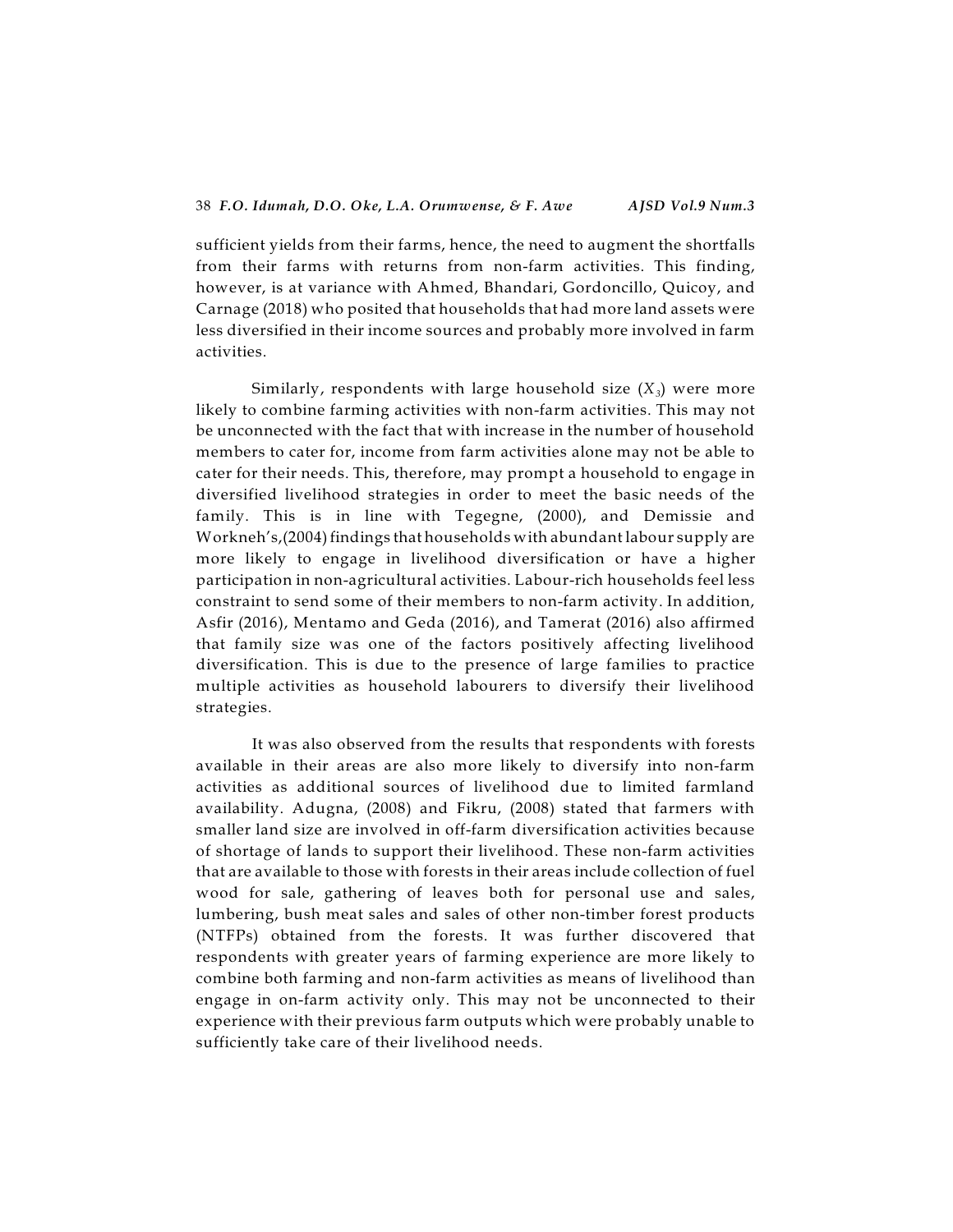#### **Conclusion**

Livelihood diversification activities are common among rural household. These could be on-farm only, non-farm only or non-farm plus on-farm activities combined. However, there are different factors that influence the choice of activities of each household. This study examined different income generating activities practiced by forest dwellers in Akwa Ibom and analysed the factors responsible for their choices. The study revealed that total household income, household size, farm size, educational qualification, access to extension services, farming experience and forest availability were the factors that significantly influenced the respondents' choice of livelihood strategies in the study area. Policies that will encourage diversification in order to broaden opportunities which will lead to increase in income and improve rural household livelihood should be encouraged.

#### **References**

- Adugna, E. (2008). Livelihood strategies and food security in Wolayta, Southern Ethiopia: The Case of Boloso Sore district. Thesis submitted to the School of Graduate Studies, Haramaya University.
- Agrawal, A., Cashore, B., Hardin, R., Shepherd, G., Benson, C., and Miller, D., (2013). Economic Contributions of Forest. Background Paper Prepared for the United Nations Forum on Forests.http://www.un.org/esa/forests/pdf/session\_documents /unff10/ EcoContrForests.pdf, (Istanbul, 8-19 April).
- Ahmed, M., Bhandari, H., Gordoncillo, P., Quicoy, C., and Carnaje, G. (2018). Factors affecting extent of rural livelihood diversification in selected areas of Bangladesh. *SAARC Journal of Agriculture*, 16(1), 7- 21. https:/ /doi.org/10.3329/sja.v16i1.37419.
- Asfaw, A., Simane, B., Hassen, A., and Bantider, A. (2017). Determinants of nonfarm livelihood diversification: Evidence from rainfeddependent smallholder farmers in North Central Ethiopia (Woleka sub-basin). *Development Studies Research,* 4(1), 22–36.
- Asfir, C. (2016). Determinants of rural households livelihood strategies: Evidence from Western Ethiopia. *Journal of Economics and Sustainable Development*, 7(15), 103-109.
- Aweto, A.O. (1995). Organic carbon diminution and estimates of carbon dioxide release from plantation soil. *Environmentalist,* 15 (4), 23-25.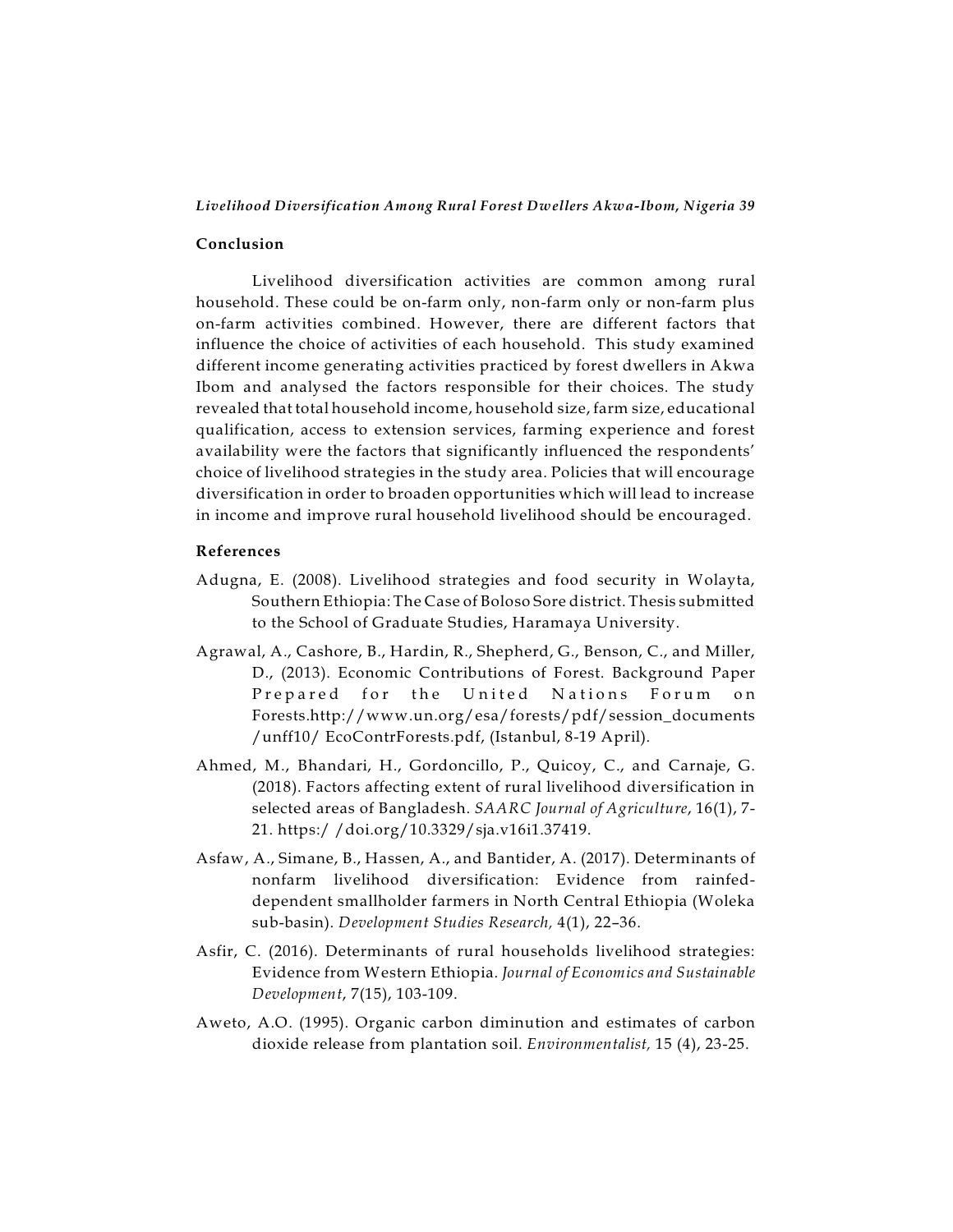- Babatunde, R. O., and Qaim, M. (2010). Impact of off-farm income on food security and nutrition in Nigeria. *Food Policy*, 35 (4), 303-311.
- Bahuguna V.K. (2000). Forests in the economy of the rural poor: An estimation of the dependency level. AMBIO: *Journal of the Human Environment* 29(3), 126–129.
- Barrett, C.B., Reardon T., and Webb P. (2001). Non-farm income diversification and household strategies in rural Africa: Concepts, dynamics, and policy implications. *Food Policy*, 26(4), 315–31.
- Banjo, A.A., Tokede, A.M., Awe, F., Fatoki, O.A., and Ojo, O.B. (2018). Livelihood diversification strategies among forest environment dwellers in Oluyole Local Government Area of Oyo State, Nigeria. *Journal of Forestry Research and Management*, 15(2), 123-135.
- Chan, Y.H. (2005). Biostatistics 305. Multinomial Logistic Regression. *Singapore Medical Journal*, 46, 259-269.
- Demissie, D., and Workneh, N. (2004). Determinants of rural livelihood diversification: Evidence from South Ethiopia. *Quarterly Journal of International Agriculture*, 43 (3), 267–288.
- Dilruba, K and Roy, B.C. (2012). Rural livelihood diversification in West Bengal: Determinants and constraints. *Agricultural Economics Research Review*, Agricultural Economics Research Association (India), 25(1), June.
- Edet, G. E., and Etim, N. A. (2018). Factors influencing rural livelihood diversification: implications for poverty reduction. *International Journal of Agriculture, Forestry and Fisheries*, 6(2), 23-28.
- Ellis, F. (2000). The determinants of rural livelihood diversification in developing countries. *Journal of Agricultural Economics*, 51(2), 289-302.
- Endamana, D., Angu, K.A., Akwah, G.N., Shepherd, G., and Ntumwel, B.C. (2016). Contribution of non-timber forest products to cash and noncash income of remote forest communities in Central Africa. *International Forest Review*, 18(3), 280–295.
- Ekpo, J. I. (2001). Forest policy direction in Akwa Ibom State. In: Forestry and Sustainable Environment, Proceedings of the 1st Workshop of the Forestry Association of Nigeria, Akwa Ibom State.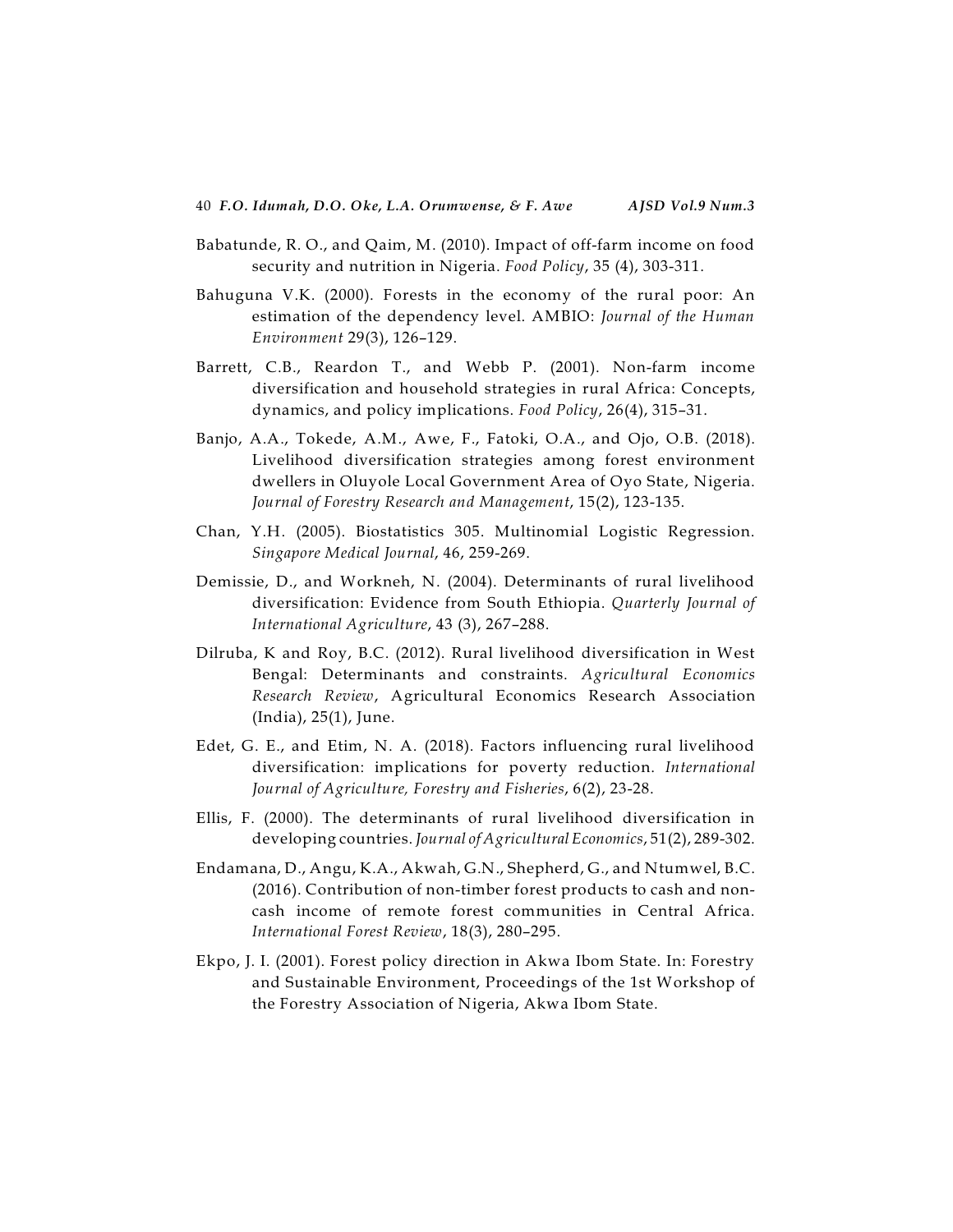- Fikru, T. (2008). A case study of non-farm rural livelihood diversification in Lume Woreda, Oromiya Regional State of Ethiopia. Thesis submitted to the School of Graduate Studies, Addis Ababa University.
- Gebrehiwot, W.G., and Fekadu B. (2012). Rural household livelihood strategies in drought-prone areas: The case of Gulomekeda District, Eastern Zone of Tigray National Regional State, Ethiopia. *Journal of Development and Agricultural Economics*, 4(6), 158-168.
- Gordon, A., and Craig C. (2001). Rural non-farm activities and poverty alleviation in sub-Saharan Africa. Social and Economic Development Department. Natural Resources Institute Policy Series, p. 14.
- Greene, W. (2000). *Econometric Analysis*. Englewood Cliffs, NJ: Prentice Hall.
- Greene, W. H. (2003). *Econometric Analysis* 5th Ed. Prentice Hall-Pearson Education International.
- Irohibe, I., and Agwu, E.A. (2014). Assessment of food security situation among farming households in rural areas of Kano State, Nigeria. *Journal of Central European Agriculture*, 15 (1), 94–107.
- Keane, M.P. (1992). A note on identification in the multinomial probit model. *Journal of Business and Economic Statistics,* 10, 193-200.
- Mentamo M, and Geda, N. (2016). Livelihood diversification under severe food insecurity scenario among smallholder farmers in Kadida Gamela District, Southern Ethiopia. *Kontakt*, 18(4), 289-295.
- Nasa'i. D.H., Atala, T.K., Akpoko, J.G., and Kudi, T.M. (2010). Factors influencing livelihood diversification among rural farmers in Giwa Local Government Area of Kaduna State, Nigeria. *Journal of Agricultural Extension*, 6 (2).
- National Population Commission (NPC). (2006). A Blueprint of 2006 National Census Abuja, Nigeria.
- Ojea, E., Loureiro, M.L., Alló, M., and Barrio, M. (2016). Ecosystem services and REDD: Estimating the benefits of non-carbon services in worldwide forests. *World Dev.,* 78, 246–261.
- Shackleton, C., Shackleton, S.E., Buiten, E., and Bird, N., (2007). The importance of dry woodlands and forests in rural livelihoods and poverty alleviation in South Africa. *Forest Policy Econ.* 9 (5), 558–577.